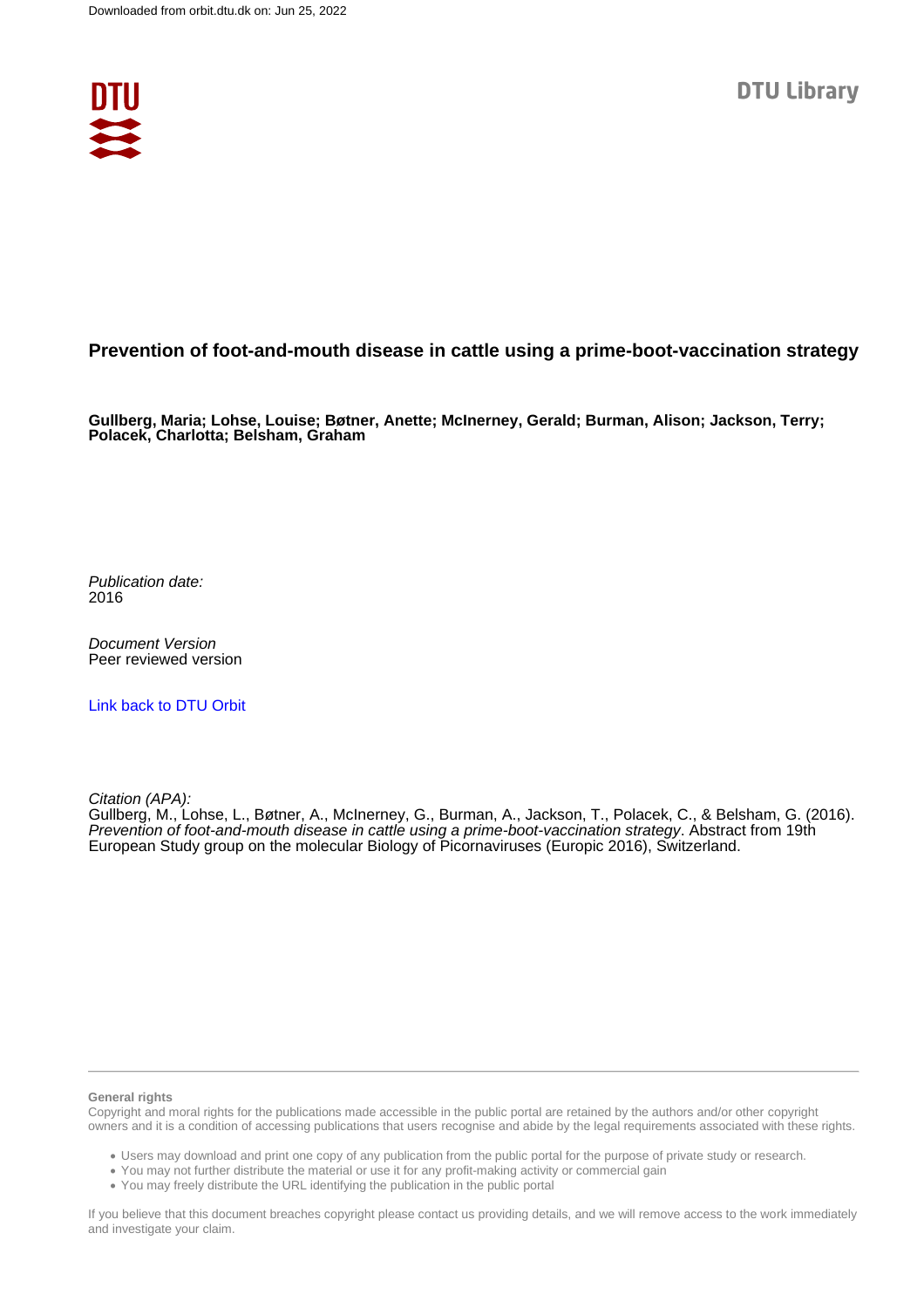## PREVENTION OF FOOT-AND-MOUTH DISEASE IN CATTLE USING A PRIME-BOOST-VACCINATION STRATEGY

Maria Gullberg<sup>1</sup>, Louise Lohse<sup>1</sup>, Anette Bøtner<sup>1</sup>, Gerald M. McInerney<sup>2</sup>, Alison Burman<sup>3</sup>, Terry Jackson<sup>3</sup>, Charlotta Polacek<sup>1</sup> and Graham J. Belsham<sup>1\*</sup>

<sup>1</sup>DTU National Veterinary Institute, Technical University of Denmark, Lindholm, Kalvehave, Denmark.

<sup>2</sup>Department of Microbiology, Tumor and Cell Biology, Karolinska Institutet, Stockholm, Sweden.  $3$ The Pirbright Institute, Pirbright, Woking, Surrey, U.K.

Foot-and-mouth disease (FMD) is one of the most economically important infectious diseases of production animals globally. Vaccination can help to control this disease, however, current vaccines are imperfect. They are made using chemically inactivated FMD virus (FMDV) that is produced in mammalian cell culture under high containment. Here, we have expressed the FMDV capsid protein precursor (P1-2A) of strain O1 Manisa alone or with the FMDV 3C protease  $(3C<sup>pro</sup>)$  using a "single" cycle" packaged alphavirus self-replicating RNA based on Semliki Forest virus (SFV). When the FMDV P1-2A was expressed with  $3C<sup>pro</sup>$  then processing of the FMDV capsid precursor protein is observed within cells and the proteins assemble into empty capsid particles. In cattle vaccinated once with these rSFV-FMDV vectors alone, anti-FMDV antibodies were elicited but the immune response was insufficient to give protection against FMDV challenge. However, the prior vaccination with these vectors resulted in a much stronger immune response against FMDV postchallenge and the viremia observed was decreased in level and duration. In subsequent experiments, cattle were sequentially vaccinated with a rSFV-FMDV followed by recombinant FMDV empty